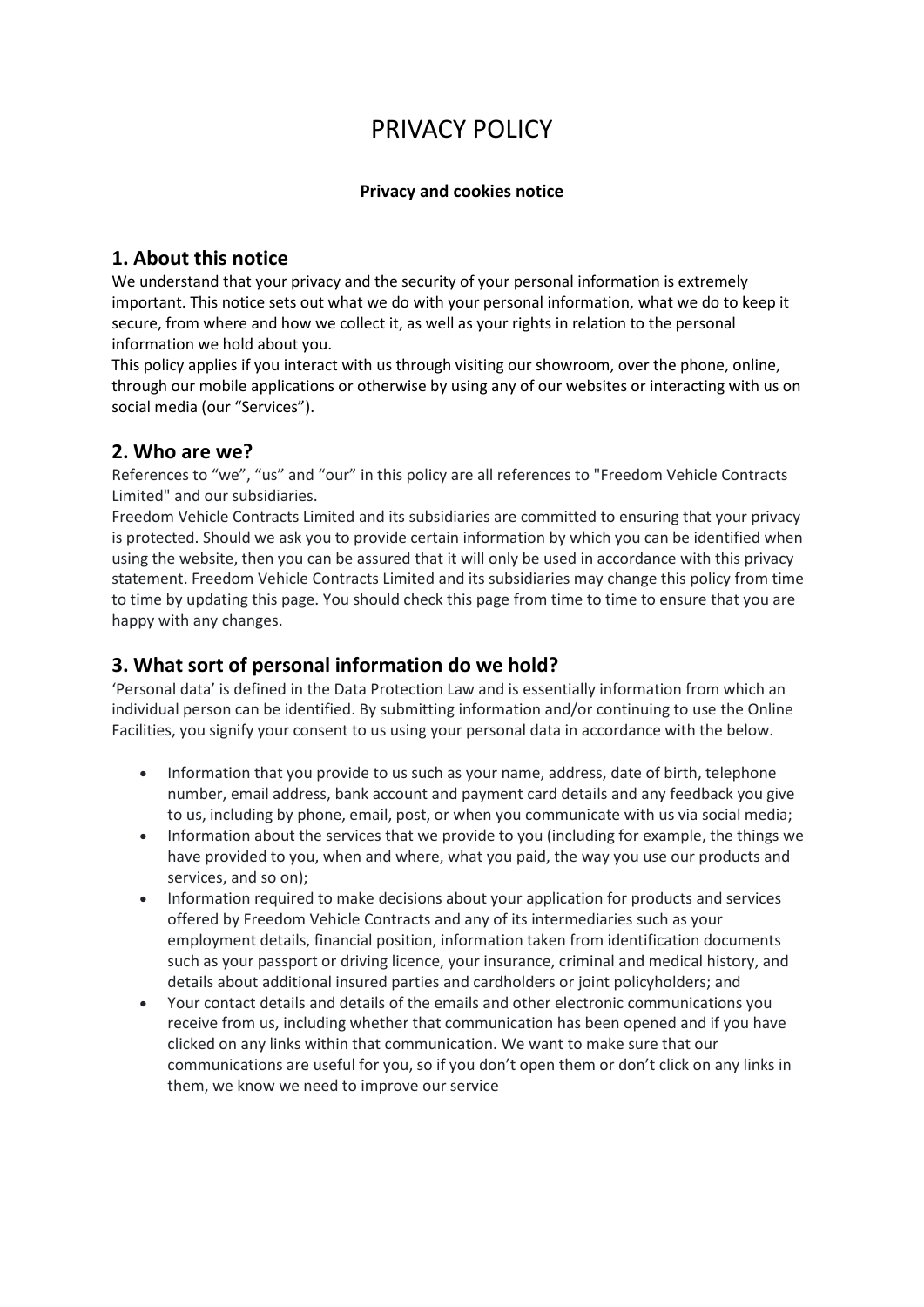### **4. Our Legal basis for processing your personal Information**

- Whenever we process your personal information, we have to have something called a "legal basis" for what we do. The different legal bases we rely on are:
- **Consent:** You have told us you are happy for us to process your personal information for a specific purpose;
- **Legitimate interests:** The processing is necessary for us to conduct our business, but not where our interests are overridden by your interests or rights;
- **Performance of a contract:** We must process your personal information in order to be able to provide you with one of our products or services;
- **Prevention of fraud**: Where we are required to process your data in order to protect us and our customers from fraud or money laundering;
- **Vital interests:** The processing of your personal information is necessary to protect you or someone else's life;
- **Public information:** Where we process personal information which you have already made public;
- **Legal claims:** The processing of your personal information is necessary for the establishment, exercise or defence of legal claims or whenever courts are acting in their judicial capacity; and
- **Legal obligation:** We are required to process your personal information by law

### **5. How we use your personal data?**

- There are a number of ways in which we use your personal information, depending on how you interact with us. If you do not provide your information to us, then we will be unable to interact with you in that way. Use of services accessed through the Online Facilities may require you to provide specific types of information. We request that the information you provide is as accurate as possible as this allows us to provide a personalised service when you enquire with us.
- We may use information about you for the following primary purposes:
- **To provide our products and services,** we need to use your personal information to make our products and services available to you. On applying for a finance or lease product via our Apply Now service, your information will be used to conduct a credit search initially. More information will be provided before in the application process. If you then decide to proceed to order any of our products or services then we're delighted, thank you. After that, we need to provide them to you, process your payment and sometimes follow up on your purchase.
- **Contacting you** to discuss and further your enquiry, perform a credit check, conduct marketing research or offer you products and services specifically in relation to your enquiry with us. We will NEVER share your financial information with other third parties for any reason other than processing transactions, fraud and credit check protection, unless we have your consent. We may also contact you by email, phone, text or post during the various stages of your enquiry or renewal.
- **To personalise your experience**, we may send promotional emails about new products, special offers or other information which we think you may find interesting using the email address which you have provided at opt in stage.
- **For safety and security** we use your personal information to help provide safe and secure environments for our colleagues to work in, our customers to visit us in and for our business to be conducted. To enable this we use CCTV, monitor or record telephone conversations, monitor online behaviour and carry out checks to help us ensure that our customers are genuine to prevent fraud, train our staff and to help customers receive a consistent level of care use our services appropriately.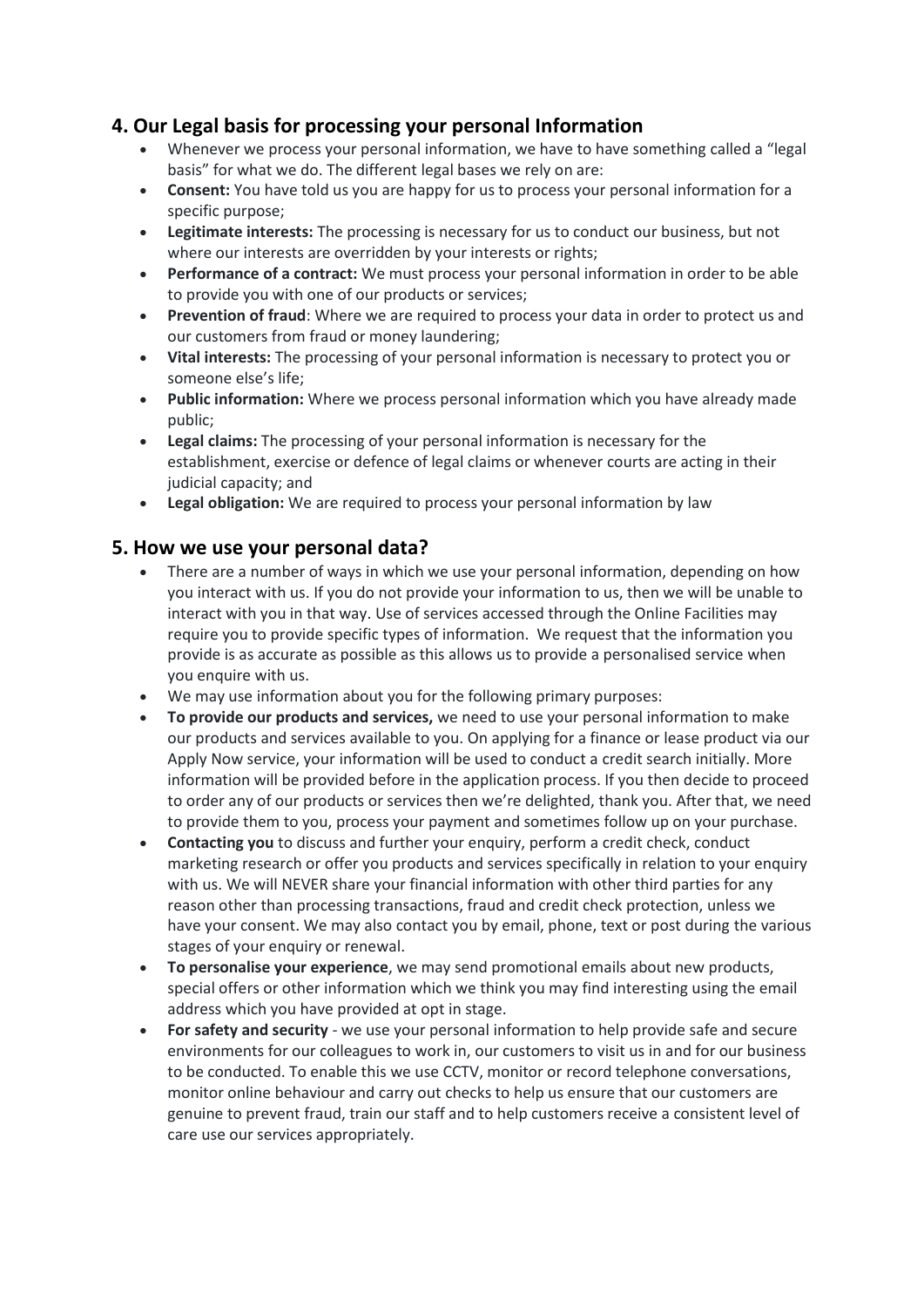- **For legitimate interest** we will offer you renewal information in order to pursue our legitimate interests as a business and continue to offer you a high level of service throughout your agreements with us.
- When you complete an enquiry using our online forms or you enter one of our giveaways, we receive your information. We require this information to understand your needs and provide you with a better service. Submission of an enquiry to Freedom Vehicle Contracts grants us/and/or our Finance Partners authority to carry out searches, as detailed within this policy. Details supplied by you to enter a competition are only used by Freedom Vehicle Contracts and will not be released to any 3rd party.

# **6. Who do we share your information with?**

We will only share your personal and business information from your application form in certain circumstances with the other companies we are associated with so that we can provide you with a high quality, personalised and tailored service (including relevant marketing) across our Group.

- Finance partners/supplying dealers -We may discuss your application and/or your agreement with our supplying dealers or Finance Partners. We may ask you to provide physical forms of identity verification or search the files of credit reference agencies which will keep a record of our or our partner's search, if your application proceeds to verify your finance application. Our lenders also have individual privacy notices which can be found online or in your finance documentation.
- Companies that enable us to collect your reviews and comments, both online and offline such as Trust Pilot
- Our Finance Partners and the credit reference agencies will also use the records for statistical analysis about credit. We do not sell or pass on your details to any third party for marketing purposes.
- If you agree to any of the products offered by our third-party providers, such as GAP insurance and maintenance providers, we will share your information in order to follow and evidence regulatory process and / or to process products and services supplied by them.
- To help check the information you've provided, accurately assess your suitability and prevent fraud, we and our partners may exchange information through various databases as detailed in our Privacy Notice.
- We may provide information to law enforcement and other agencies in the pursuit of their enquiries and to those with power to require us to provide such information. Where we share your personal information with third parties, we will take reasonable steps to ensure that it is properly protected and processed in accordance with this Policy and will not share financial data unless we need to for processing purposes of an application. If you require additional information on who we have shared your data with and for what purpose, please contact us using the details in section 13.

# **7. Keeping you informed**

We do not sell, rent, or otherwise provide personally identifiable information to third-parties without your consent, except only as set out in section 4 above.

From time to time we, Freedom Vehicle Contracts Limited, and/or commercial partners (if you have agreed to receive their information when you provided your personal information) would like to contact you to tell you more about the offers, services, products and other initiatives available to you.

We, Freedom Vehicle Contracts Limited, and/or our commercial partners will only contact you if you have consented to this. However, if you are an existing customer (and have opted to receive communications) we may contact you about services, products and initiatives similar to those you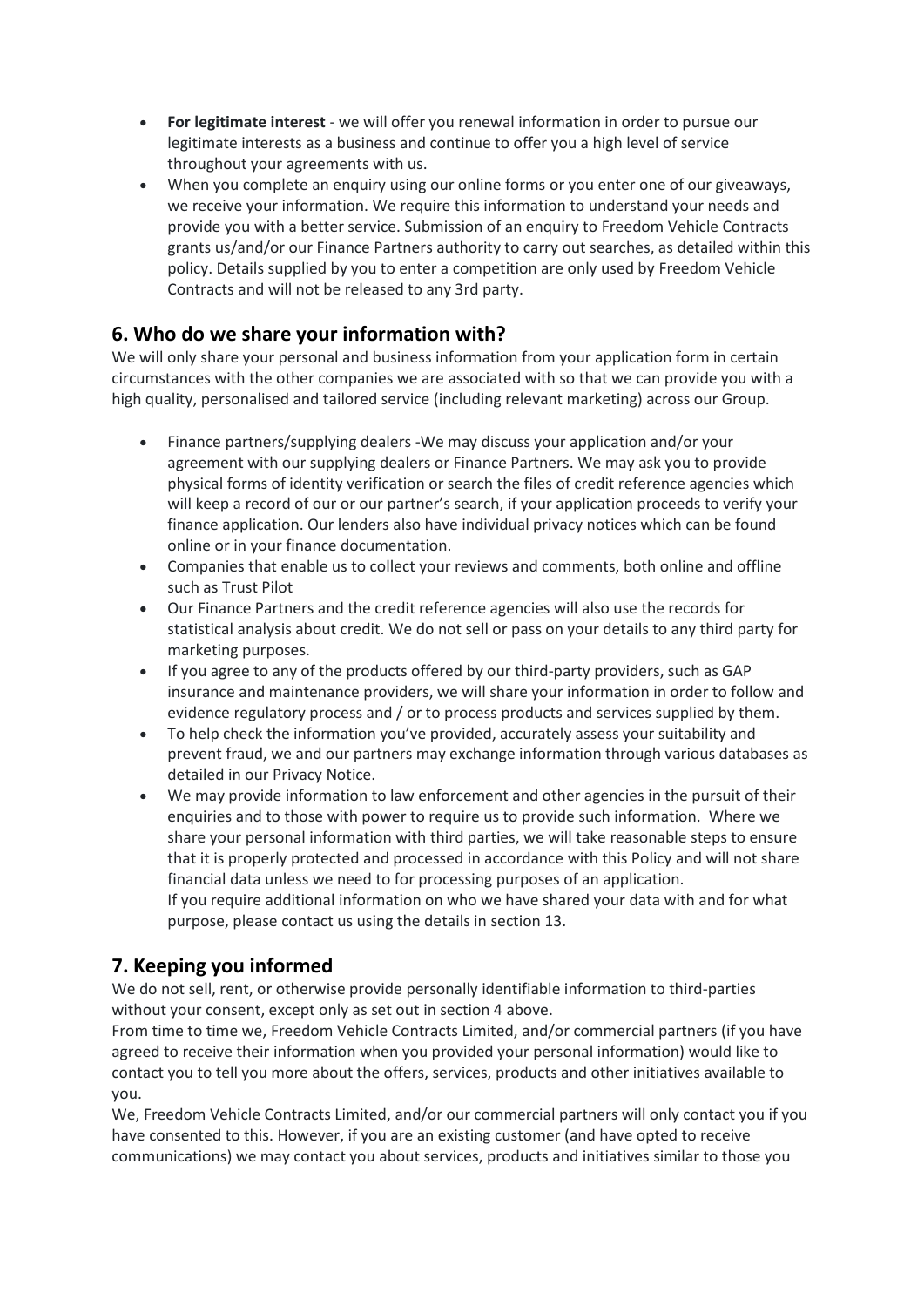have previously received or enquired about (unless you have chosen not to receive such communications).

If, at any time after registering, you would like to change your preference and opt-in or opt-out from receiving communications from us or third-parties please contact us using the details in the 'contact us' section below. Please note that it can take up a little while for all marketing to stop once you either withdraw your consent or tell us you'd like to opt out of marketing. This is because some marketing may already be in transit.

If you opt out via one of our enquiry sources we won't automatically remove you from other sources you have enquired with unless you specifically tell us to do so. If you make more than one enquiry with Freedom Vehicle Contracts we may still reach out to you.

### **8. Links to third party websites & services**

We don't use third-party advertising companies to serve ads when you visit our web site. Our website may contain links to other websites of interest. However, once you have used these links to leave our site, you should note that we do not have any control over that other website. Therefore, we cannot be responsible for the protection and privacy of any information which you provide whilst visiting such sites and such sites are not governed by this privacy statement. You should exercise caution and look at the privacy statement applicable to the website in question.

### **9. Storing and retaining your personal data**

We are committed to protecting the security of your personal data, which is held in secure data centres in accordance with current legislative requirements, industry standards and technology. We will keep the personal data you have provided for as long as we have a relationship with you. Once that relationship has ended, we will retain it in accordance with this Policy only for as long as we reasonably require, and it will then be deleted and destroyed.

Some of the organisations to which we may disclose your personal information (including, but not limited to, our technical partners used in delivery of the Online Facilities) may be situated in countries which may not have laws that protect privacy rights in the same manner as in the United Kingdom. We will however take reasonable steps to ensure that your information is still properly protected.

We keep a copy of your credit file for 30 days when we apply for finance on your behalf. Other processors that we share your application with may keep the credit report for longer to comply with other legislation.

We will never retain your personal information for longer than is necessary. In most cases, our retention period will come to an end 3 years after the end of your relationship with us if you do not conduct any transactions. However, in some instances we are required to hold your personal information for up to 12 years following the end of your relationship with us (e.g. conducted a credit check, data relating to finance products or contractual purposes).

### **10. Security**

We take protecting your personal information seriously and are continuously developing our security systems and processes. Once received we store your personal data as set out in this Policy and our Data protection policy (available upon request). We are committed to ensuring that your information is secure. To prevent unauthorised access or disclosure we have put in place suitable physical, electronic and managerial procedures to safeguard and secure the information we collect online.

#### **We protect your information in the following ways:**

We only request information which is fit for our purposes.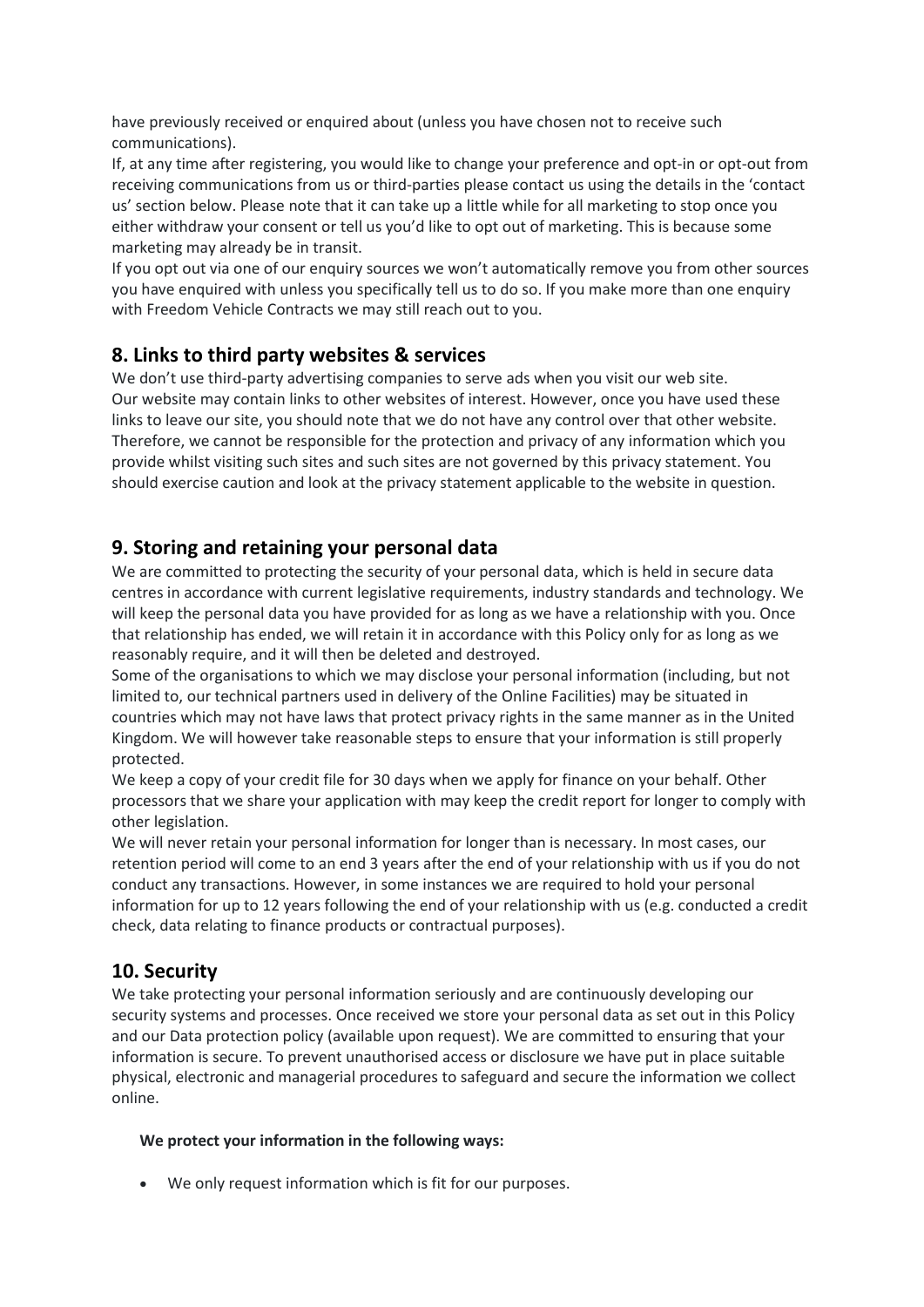- We endeavour to keep any information we hold about you up to date and accurate.
- We will remove from record any information which we hold about you which is no longer relevant.
- We will protect your data against unauthorised use.
- We follow strict security procedures in the storage and disclosure of information that you have given to us to prevent unauthorised access.

#### **11. Your rights**

- You have a number of rights under data protection legislation which, in certain circumstances, you may be able to exercise in relation to the personal information we process about you.
- All requests set out in this section or other queries relating to this Policy should be addressed to the Compliance department at the postal address at the bottom of this policy or by emailing enquiries@freedomcontracts.com. Please note that we will need to verify your identity before we can fulfil any of your rights under data protection law. This helps us to protect the personal information belonging to our customer against fraudulent requests.
- **Access Your Personal Information** You have the right to see a copy of the information that we hold about you or your company upon written request. We may charge a small fee towards the cost of administering any request you make which is manifestly unfounded, excessive or repetitive otherwise no fee is charged for this service.
- **Update and Amend Your Personal Information** -You have the right to ask that the information we hold about you is corrected by updating/changing your profile preferences or by contacting us as above. We encourage you to update your personal information promptly if it changes.
- If you believe that any information, we are holding on you is incorrect or incomplete, please write to or email us as soon as possible on the address at the bottom of this policy. We will promptly correct any information found to be incorrect.
- **Restrict Processing** You have the right to opt out of being contacted and ask that we, Freedom Vehicle Contracts Limited and its subsidiaries stop contacting you by clicking the relevant boxes on the screen upon which you provide information or by contacting us. You also have the right to request that your application be taken no further at any stage of your enquiry. You may choose to restrict the collection or use of your personal information in the following ways:
	- $\circ$  Whenever you are asked to fill in a form on the website, look for the box that you can click to indicate that you do not want the information to be used by anybody for direct marketing purposes. If you have previously agreed to us using your personal information for direct marketing purposes, you may change your mind at any time by using the information found in the 'contact us' section below. We will not sell, distribute or lease your personal information to third parties unless we have your permission or are required by law.
	- o **Close Your Account/Delete Your Personal Information** You have the right to request that we close your account and/or delete your personal information from our database. We will make all reasonable efforts to comply with this request. However, it may not be possible to delete an entry without some delay and without retaining some residual personal information necessary for our legitimate interests, such as backups and records of deletions (including to ensure we no-longer communicate with you) or because we are required or permitted to retain personal information for other lawful requirements.
	- o **Obtain and reuse your data** You have the right to data portability. You can obtain and reuse your personal data for your own purpose across different services. You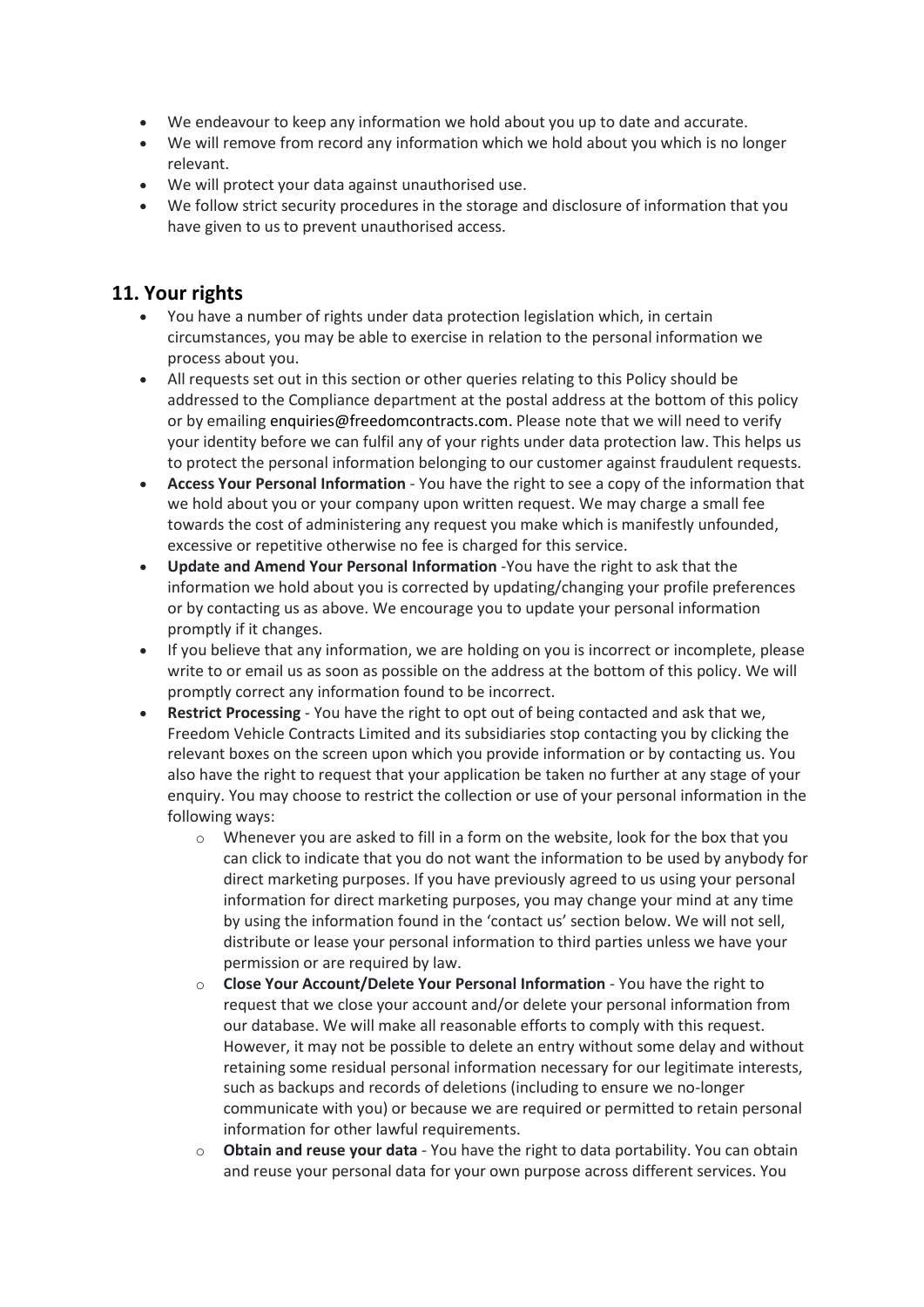can move, copy or transfer data you have provided to us, to another provider and we will transfer this in a safe and secure way.

- o **Object to the use of your personal data** You have the right to object to the processing of your personal data in certain circumstances, you have the right to stop your data being used for direct marketing and for the processing of a product or service if you no longer require or have use for it. There are some cases we may be able to continue processing but will only do so if we have a compelling reason for doing so. More information on restricting the processing activities can be found in section 5 above.
- **Automated Decision making and profiling**
- We may use your personal data in profiling in order to identify your suitability for products and services we offer and to inform you of these. Where an individual's financial history suggests they are unlikely to be accepted for a particular product or service, we may use that data to opt them out of receiving information about that product or service. This is in individuals interests as it helps stop them receiving irrelevant marketing or being targeted with marketing about products they cannot afford. These types of profiling may only be used in relation to our own products and services and as such are generally not considered to have a significant effect on your rights and interests.
- Where we rely on consent as the legal basis on which we process your personal information, you may also withdraw that consent at any time.
- If you are dissatisfied with our response to any of your data privacy concerns you have the right to raise this with the **Information Commissioner Office at Wycliffe House, Water Lane, Wilmslow, Cheshire, SK9 5AF [\(https://ico.org.uk\)](https://ico.org.uk/).**

### **12. Use of cookies**

 $\bullet$ 

- We use Google AdWords, Instagram, Facebook Inc, Microsoft, and Twitter remarketing tracking cookies and website server tracking. We use the relevant information via remarketing that will display related ads across each user's networks and third-party personal reach networks to tailor adverts to you based on how you interact with our website and which of our website services you have used or viewed.
- Both the cookie and website tracking are used to say: "This person visited this page, so show them ads relating to that page." These platforms and their networks allow us to tailor our marketing to better suit your browsing needs and only display ads that are relevant to you.
- These networks are all third party. If you do not wish to receive the tailored advertising, you may choose to opt out. To do this please follow the below for each.
- **Google Adwords and Display**
- Open the Google settings app on your device (called Google Settings or Settings, depending on your device) > Scroll down and tap Google > Tap Ads > Switch to "opt out of interestbased ads" or "opt out of ads personalisation".
- **Facebook**
- Open Facebook settings on your device > Select Ads > then select the relevant ads specific to you, over to "off/not allowed".
- We have the right to update our policies at any time based on third party requirements and updates, pertaining to enhance your experience and ensure that it is relevant to you.
- **Other Networks**
- For all other sites, open your web browser. Select your device tools and delete the browser history, and where possible the cookie setting browser history.
- Due to Brexit law changes the website server tracking begins working from the moment you open our website in addition to accepting cookie tracking. To turn the website tracking off you must delete your browser history. This will allow you to opt out of Freedom related web advertisements.